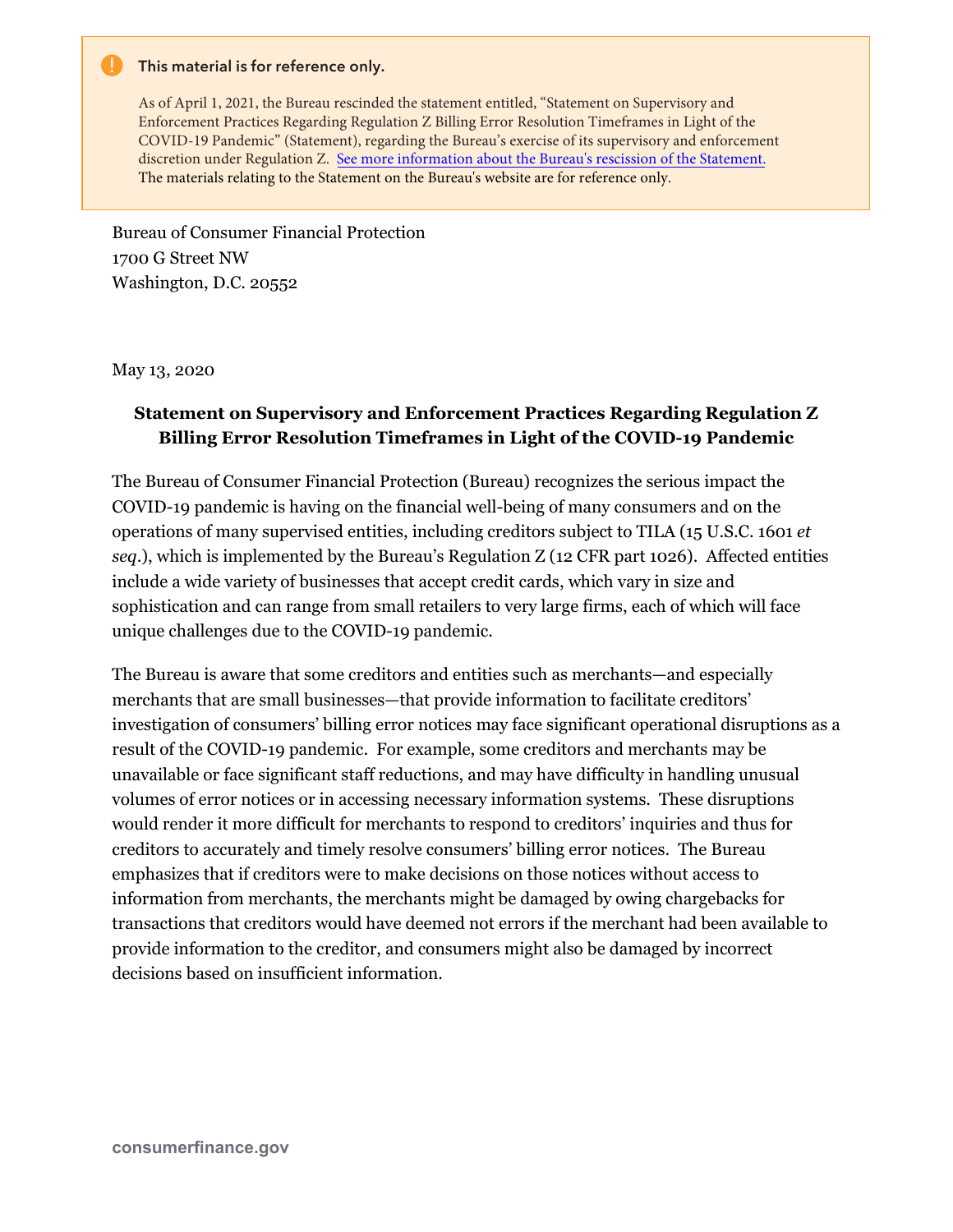In light of these considerations, the Bureau is issuing this statement to inform creditors of the Bureau's flexible supervisory and enforcement approach during this pandemic regarding the timeframe within which creditors complete their investigations of consumers' billing error notices. Specifically, in evaluating a creditor's compliance with the maximum timeframe for billing error resolution set forth in Regulation Z, the Bureau intends to consider the creditor's circumstances and does not intend to cite a violation in an examination or bring an enforcement action against a creditor that takes longer than required by the regulation to resolve a billing error notice, so long as the creditor has made good faith efforts to obtain the necessary information and make a determination as quickly as possible, and complies with all other requirements pending resolution of the error. Good faith efforts that creditors may show include obtaining a reasonable estimate from the merchant of when it will be able to respond or determining reasonably that the merchant is unable to respond to the creditor's request for information for the time being.

The Bureau does not expect, however, that current circumstances would prevent any creditor from fully complying with the requirements of § 1026.13(d), as described in more detail below.

## **Requirements for Billing Error Investigation and Resolution**

TILA generally requires that creditors investigate and resolve consumers' billing error notices within specified maximum timeframes. As set forth above, this statement provides notice to creditors that the Bureau intends to take a flexible supervisory and enforcement approach with respect to those timeframes where creditors demonstrate a good faith effort to comply with their statutory and regulatory obligations. The Bureau emphasizes, however, that this flexibility does not extend to certain required actions that creditors must take, nor does it extend to certain prohibited actions that creditors must not take, during the pendency of consumers' billing error claims. A more detailed discussion follows.

In the context of open-end credit, including credit card accounts, Regulation  $Z\S$  1026.13 and its commentary set forth a creditor's billing error investigation and resolution obligations when the creditor receives a billing error notice from a consumer regarding a billing error.[1](#page-1-0)

 $\overline{a}$ 

<span id="page-1-0"></span><sup>&</sup>lt;sup>1</sup> Reg. Z § 1026.13(a) defines "billing error" for purposes of § 1026.13. A creditor that is a "card issuer," which is defined in § 1026.2(a)(7), should keep in mind that § 1026.12(b) specifies the liability of a credit cardholder for unauthorized use of a credit card and  $\S$  1026.12(c) specifies the right of a cardholder to assert claims or defenses against a card issuer. The protections afforded to cardholders in § 1026.12 do not depend upon the cardholder's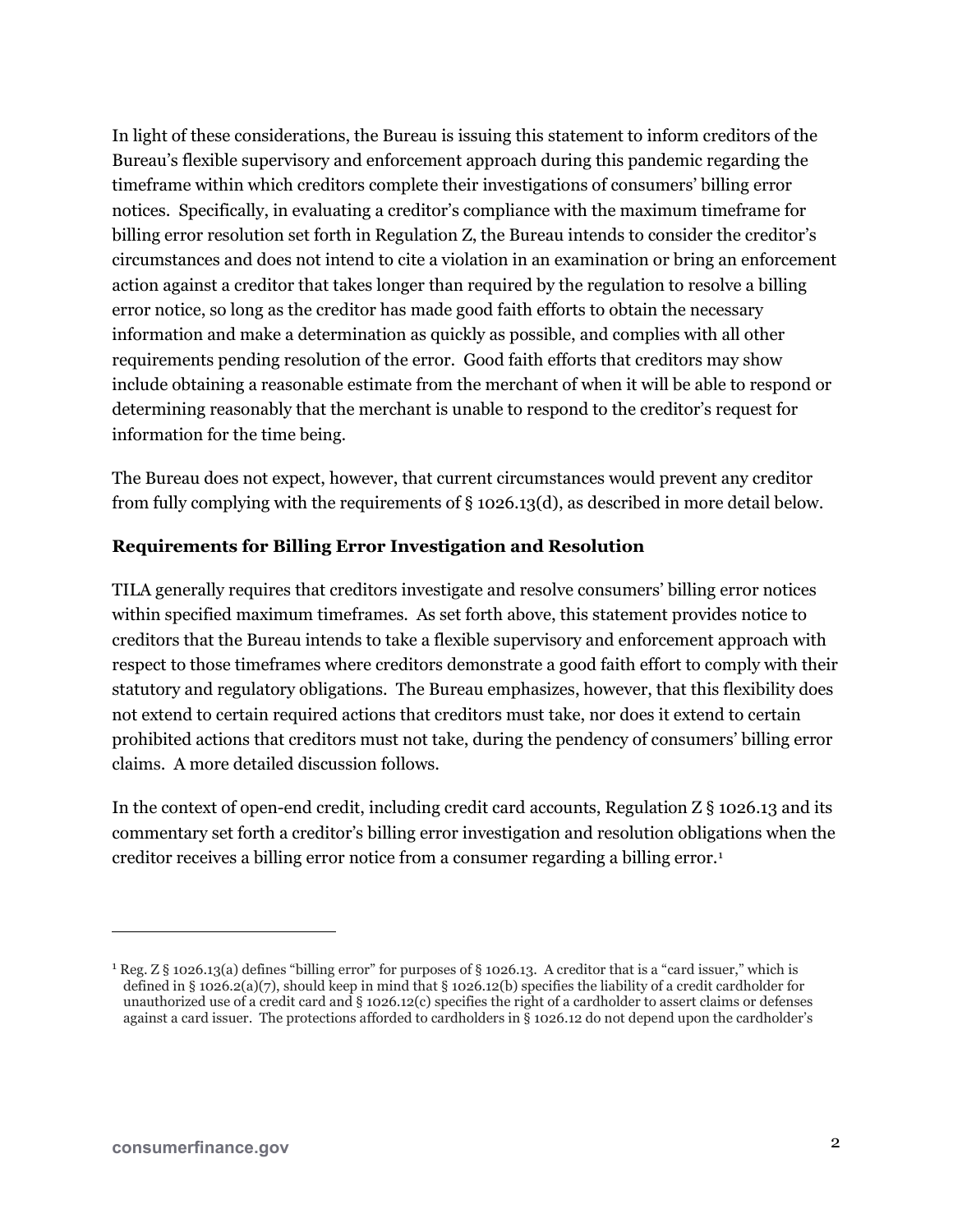Pursuant to  $\S 1026.13(c)(1)$ , a creditor must mail or deliver written acknowledgment to a consumer within 30 days of receiving a billing error notice from the consumer (unless the creditor has fully complied with the appropriate resolution procedures set forth in §§ 1026.13(e) and (f), as applicable, within the 30-day period). Furthermore, section  $1026.13(c)(2)$  requires the creditor to comply with the appropriate billing error resolution procedures set forth in §§ 1026.13(e) and (f), as applicable, within a maximum timeframe of two complete billing cycles but in no event later than 90 days after receiving the billing error notice.<sup>[2](#page-2-0)</sup>

As stated above, in evaluating a creditor's compliance with the maximum timeframe for billing error resolution set forth in § 1026.13(c)(2), the Bureau intends to consider the creditor's circumstances and does not intend to cite a violation in an examination or bring an enforcement action against a creditor that takes longer than required by  $\S 1026.13(c)(2)$  to resolve a billing error notice, so long as the creditor has made requisite good faith efforts to obtain the necessary information and make a determination as quickly as possible.

The Bureau does not expect, however, that current circumstances would prevent any creditor from fully complying with the requirements of § 1026.13(d). Specifically, and until a creditor resolves a billing error in compliance with the requirements of  $\S$  1026.1[3](#page-2-1)(e) and (f),<sup>3</sup> the following requirements of  $\S$  1026.13(d) apply to the creditor-

- The consumer need not pay (and the creditor may not try to collect) any portion of any required payment that the consumer believes is related to the disputed amount (including related finance or other charges).[4](#page-2-2)
- The creditor or its agent shall not (directly or indirectly) make or threaten to make an adverse report to any person about the consumer's credit standing, or report that an

1

following the error resolution procedures in § 1026.13. For example, the written notification and time limit requirements of § 1026.13 do not affect the § 1026.12 protections. *See* comments 12(b)(3)-3 and 12(c)-1. Nothing in this statement alters the Bureau's supervisory or enforcement expectations regarding the consumer protections that are set forth in § 1026.12.

<span id="page-2-0"></span><sup>2</sup> *See* § 1026.13(c)(2) ("The creditor shall comply with the appropriate resolution procedures of paragraphs (e) and (f) of this section, as applicable, within 2 complete billing cycles (but in no event later than 90 days) after receiving a billing error notice."). This regulatory language mirrors the requirements specified in TILA for a creditor to take appropriate action "not later than two complete billing cycles of the creditor (in no event later than ninety days) after the receipt of the notice."  $15$  U.S.C.  $1666(a)(1)(3)(B)$ .

<span id="page-2-1"></span><sup>3</sup> A creditor must conduct a reasonable investigation before it determines that no billing error occurred or that a different billing error occurred from that asserted. *See* comment 13(f)-3.

<span id="page-2-2"></span> $4$  See § 1026.13(d)(1).